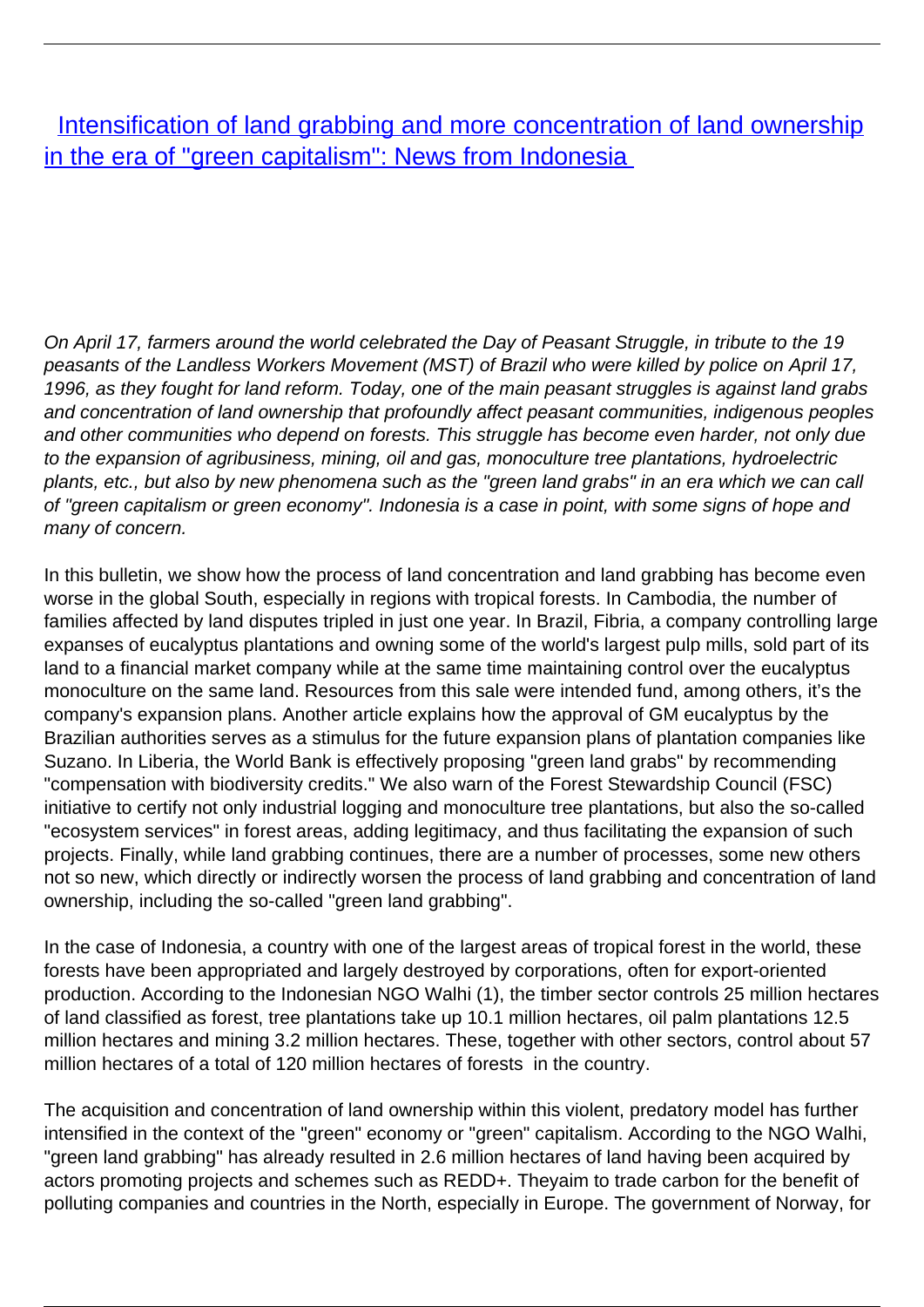example, has recently invested in projects to "avoid deforestation" and supported so-called "ecosystem restoration" activities in the provinces of Sumatra, Sulawesi, Nusa Tenggara, Kalimantan, Papua and Maluku. But their policy is incoherent. While investing in REDD+, Norway also invests in the expansion of the predatory and violent model. In Indonesia, the Norwegian stateowned company Statoil announced the expansion of oil extraction activities while the state pension fund continues investing in coal mining. (3)

Furthermore, a large number of peasant and indigenous communities in Indonesia resist and defend their territories against these incursions. According to the Peasant Alliance for Agrarian Reform (AGRA, acronym in Bahasa), in recent years, the number of hectares in dispute between companies and communities reached at least 5.6 million hectares of land, involving nearly 1 million families. Clashes with state and private security forces have resulted in hundreds of peasants being imprisoned and persecuted as well as dozens injured or even killed, such as in the recent conflict with the tree plantation and pulp company Asia Pulp and Paper, APP (2).

As a result of this serious situation, as well as years of struggle and pressure by the communities and organizations in Indonesia, the Indonesian Government and its President, Yoko Widodo, have finally signaled a willingness to change track. On the one hand, the country's REDD Agency was closed, while at the same time, President Widodo promised to transfer 12 million hectares of forests to indigenous and non-indigenous communities for community management. This April, in an event organized on the island of Lombok by Walhi, HuMa, KNPA (Coalition of civil society organizations for an Agrarian Reform) and the Epistema Institute, the new Minister of Environment reaffirmed this commitment.

The commitment is obviously laudable. However, for this "new track" to become reality of Indonesia's forest policy, it is important:

- That those 12 million hectares include the areas under dispute between communities and large logging, plantation, mining companies, etc. areas the companies appropriated;
- That the government publicly recognizes that REDD+-type projects, all of which have been financed with external resources, have failed to reduce deforestation. In 2014, according to Walhi, deforestation reached 5.6 million hectares, while the Government admits a little more than 1 million hectares. It would also be important to recognize that REDD+ has also been a failure for communities, especially because they had to hand over control of their territories to large foreign NGOs and/or companies that determine what can be done on the land, leading to restrictions and prohibitions (4).
- That the government resume sovereignty over forest policy and recognize that the most effective way to preserve forests, and thereby mitigate forest-related climate change is not through REDD+ nor through new trends inspired by it, such as Blue REDD, Landscape REDD or "climate smart agriculture", fueled mainly by the World Bank and governments of the North (see[WRM Bulletin of July 2014](http://wrm.us9.list-manage1.com/track/click?u=f91b651f7fecdf835b57dc11d&id=5c266cc95b&e=0a9bf43b39)). The most effective way of conserving forests is to ensure by law that communities who depend on them regain control over their forests and territories. This measure has been proven to be effective in other countries. For example, in Brazil, indigenous lands have been regularized, guaranteeing control of communities living on them; those are the best preserved forest areas of the country and the world.
- That the government prioritize, once and for all, policies oriented towards their own people in order to restore their land, rather than prioritize, as it has done until now, forest policies that